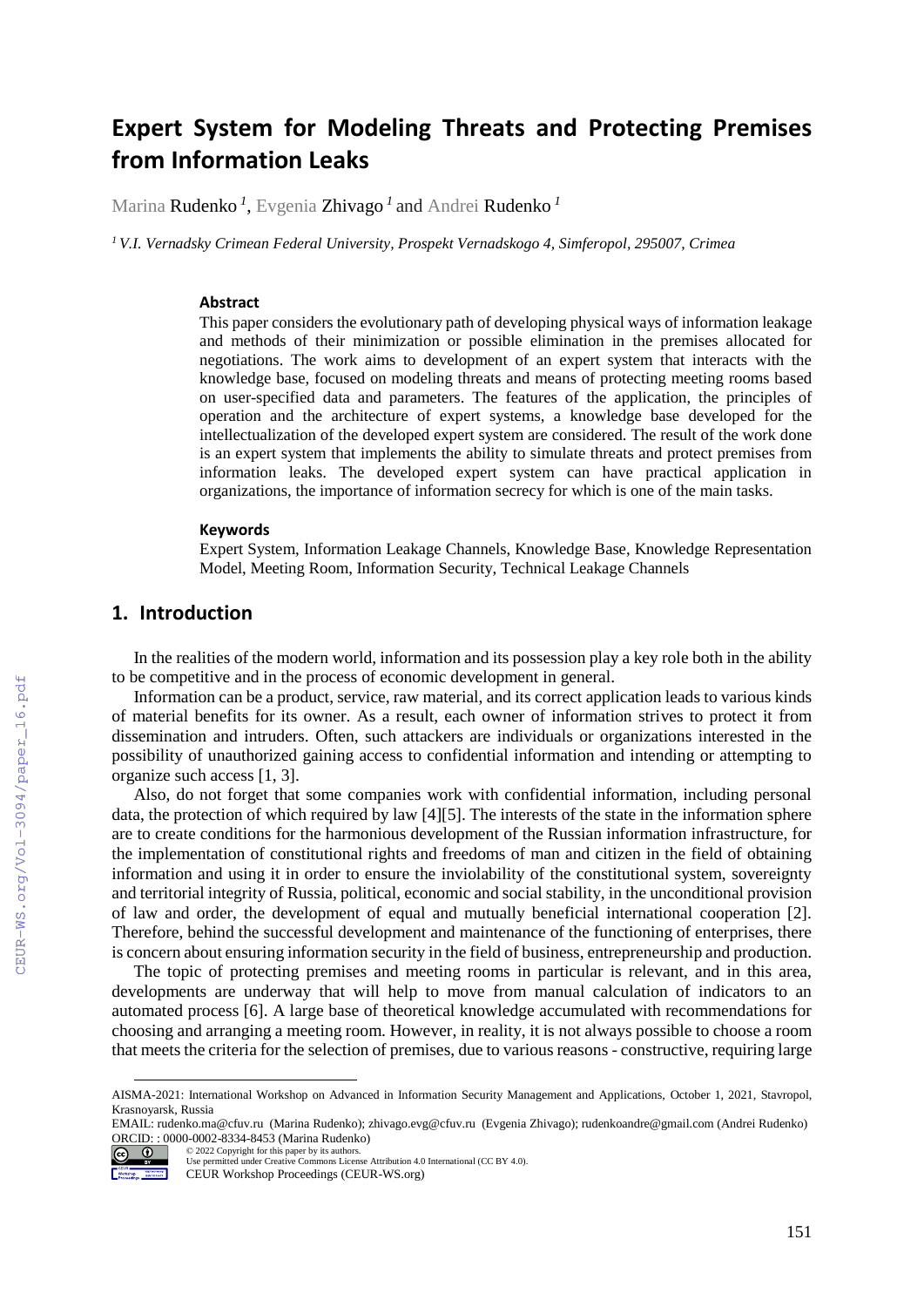changes that may entail delays in the work of the company or the subjective capabilities of a manager or a responsible person [7][9].

# **2. Physical paths of information leakage**

Physical paths of information leakage according to [state standard specification](https://www.translate.ru/%D0%BF%D0%B5%D1%80%D0%B5%D0%B2%D0%BE%D0%B4/%D0%B0%D0%BD%D0%B3%D0%BB%D0%B8%D0%B9%D1%81%D0%BA%D0%B8%D0%B9-%D1%80%D1%83%D1%81%D1%81%D0%BA%D0%B8%D0%B9/state%20standard%20specification) GOST R 50922-96, information security threat is a set of conditions and factors that create a threat of information security breach. All technical channels of information leakage can be divided into 4 groups are shown in the Table 1.

#### **Table 1**

Technical channels of information leakage

| $N_2$ | Channel                 | Example                                                                                                   |
|-------|-------------------------|-----------------------------------------------------------------------------------------------------------|
|       | Visual-optical channel  | Windows of the meeting room from the side.<br>of the courtyard<br>Ajar door                               |
| 2     | Acoustic channel        | Door<br>Floor of the controlled room<br>Room walls<br><b>Heating batteries</b><br>Controlled room windows |
| 3     | Electromagnetic channel | Telephone<br>PC.<br>Overhead power line                                                                   |
| 4     | Material channel        | Enterprise personnel<br>Paper documents<br>Meeting participant<br>Industrial waste                        |

The visual-optical channel is a TKU, arising due to the exit of the controlled zone of light energy carrying this or that information.

The visual-optical channel is understood as remote or direct observation, including television. Light emitted by a source of classified information or reflected from it in one of the ranges - infrared, visible or ultraviolet acts as a conductor of information.

One of the most common channels of leakage is acoustic, since hearing is the second most informative for a person. In the acoustic leakage channel, the carrier of information from a source to an unauthorized recipient is an acoustic wave in the atmosphere, will, or solid medium. Sources of an acoustic signal can be people, sounding mechanical, electrical or electronic devices, devices and means that reproduce previously recorded sounds [8][9].

In the electromagnetic channels of information leakage, the information carrier is electromagnetic radiation (EMP), arising from information processing by technical means:

side electromagnetic radiation arising from the flow of informative signals through the elements of technical means of information processing;

modulation by an informative signal of side electromagnetic radiation of high-frequency generators of technical means of information processing (at the frequencies of high-frequency generators);

modulation by an informative signal of parasitic electromagnetic radiation of technical means

of information processing (for example, arising from self-excitation of low-frequency amplifiers).

A material-material leakage channel can be understood as a variety of objects in various states of aggregation. These can be production waste, rough materials or defective products.

Depending on the nature and extent of the damage, it can be divided into: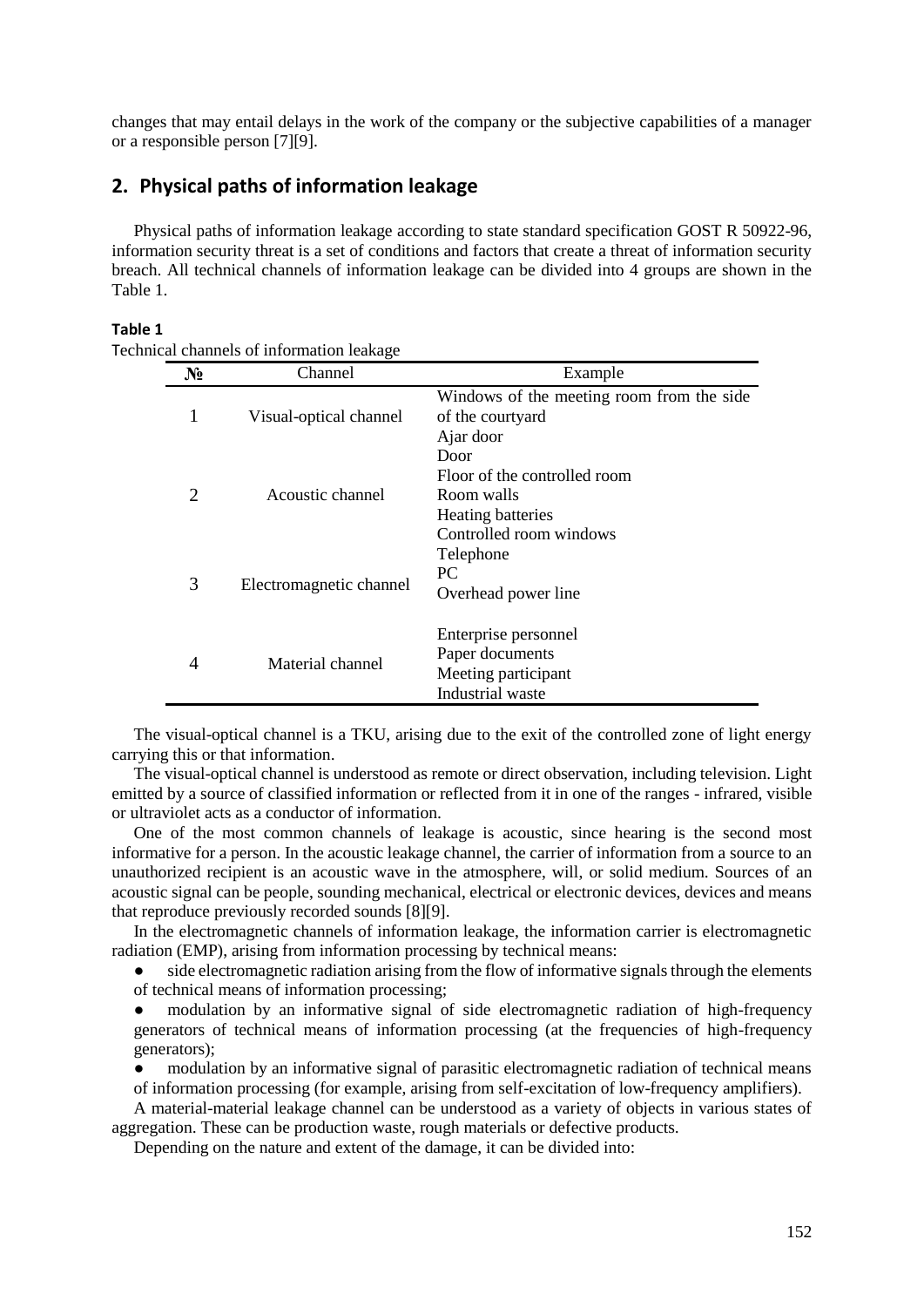● financial damage associated with the costs of restoring the company's information system, as well as due to downtime caused by changes in the information security system;

material and moral damage caused to information owners, whose information was stolen and, as a result, damage to business reputation and business relationships was caused.

# **3. Expert system design**

The most difficult and common are semi-structured or unstructured tasks associated with decisionmaking, control and management tasks. Expert systems are aimed at solving such problems [10][11].

Expert system - a computer system capable of partially replacing a specialist-expert in resolving a problem situation.

The use of expert systems can help achieve a number of positive aspects:

- $\bullet$  exclude possible subjectivity:
- the ability to simplify the process by dividing the problem to be solved into smaller subtasks;
- there is no need to involve expensive experts and specialists;
- development of ES allows to accumulate human knowledge and experience;

● there is no need to study a large number of materials in order to make a decision or check the correctness of the decision of the involved expert;

the ability to minimize contacts with strangers, keep confidential data that is undesirable for publicity;

● the solution can be obtained in a human-readable form.

Also, the ES has mandatory components that form it:

user interface:

ES user - it can be both an end user who wants to get a solution, and an expert who introduces new knowledge into the database, as well as a knowledge engineer who debugs the work of the expert system;

- knowledge base editor implements the ability to edit, delete, change and add data;
- expert a specialist in the required field, able to find reasonable, correct and effective solutions to the task;
- knowledge engineer a person who has knowledge and skills in the field of computer science, artificial intelligence and the construction of expert systems, who can systematize, properly present knowledge and help the programmer in writing a software product;
- memory;
- inference mechanism an inferred solution obtained during the operation of the expert system;
- system of explanations a system of justifications, based on which this or that decision was made.

The basis of ES is the so-called knowledge base in a specific subject area. The data is constantly entered and accumulated in the process of building and operating an expert system.

### **4. Modeling threats and protecting premises from information leaks**

In the modern world, market relations are moving away from industrial ones, and are increasingly becoming informational. Thus, information plays a key role in the development and functioning of market participants [12].

The reality is that a manager cannot always fully assess the existing threats of information leakage, of which there are many [13].

For example, consider a typical office is also used as a meeting room.

Sometimes, the leader does not even realize that his office is essentially a sieve from which valuable information flows without any special obstacles.

Physical methods of protection against information leaks are understood as a complex of technical, organizational and organizational-technical measures aimed at weakening or excluding the uncontrolled exit of classified information outside the control zone.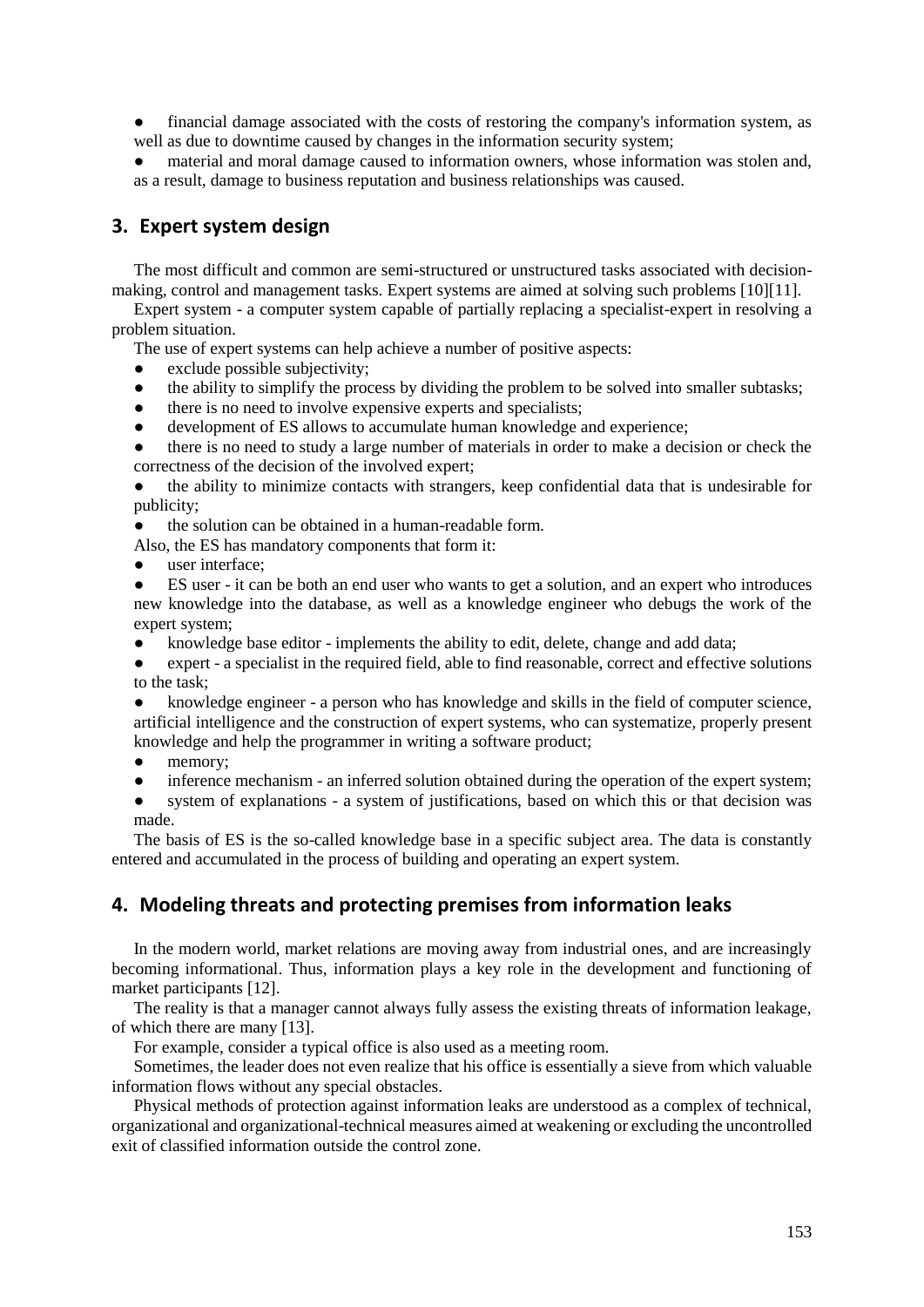

**Figure 1**: Peculiar properties of information leakage channels for premises

The following restrictions are imposed on protection methods:

- for protection, only funds certified and approved for circulation in the Russian Federation can be used;
- methods and means untested, prohibited or related to the spyware category are unacceptable;
- protection against leaks must be based on legal methods of dealing with them;
- for the successful functioning of the protective complex of measures, it is also necessary that it constitutes a single system.

The complexes of protective measures are divided according to the principle of grouping of leakage channels - methods of protection of visual, acoustic and vibration, electromagnetic and materialmaterial channels of information leakage.

### **5. Knowledge base of the expert system**

The basis of the expert system is the so-called knowledge base in a specific subject area. The data is constantly entered and accumulated in the process of building and operating the expert system. The organization of knowledge and its accumulation are important properties of any expert systems[13][15].

To solve the tasks assigned to the expert system, three databases needed to store information and indicators, which will form the knowledge base [14].

The representation of knowledge in expert systems is a fundamental concept that is a decisive aspect in development. To represent knowledge, a production model and a formal-logical model of knowledge representation chosen.

The production refineries are based on the rule (products):

IF  $\leq$  condition  $\geq$  THEN  $\leq$  action  $\geq$ . This rule consists of two parts: conditions - antecedent and actions - consequent. In the form of a production model of knowledge representation, the knowledge necessary for the system to display security recommendations is presented.

Formally, the logical model of knowledge representation is similar to the production model. This is partially true, but they make a huge difference. The difference is that the production model of knowledge representation does not define any connections between the stored objects of the domain.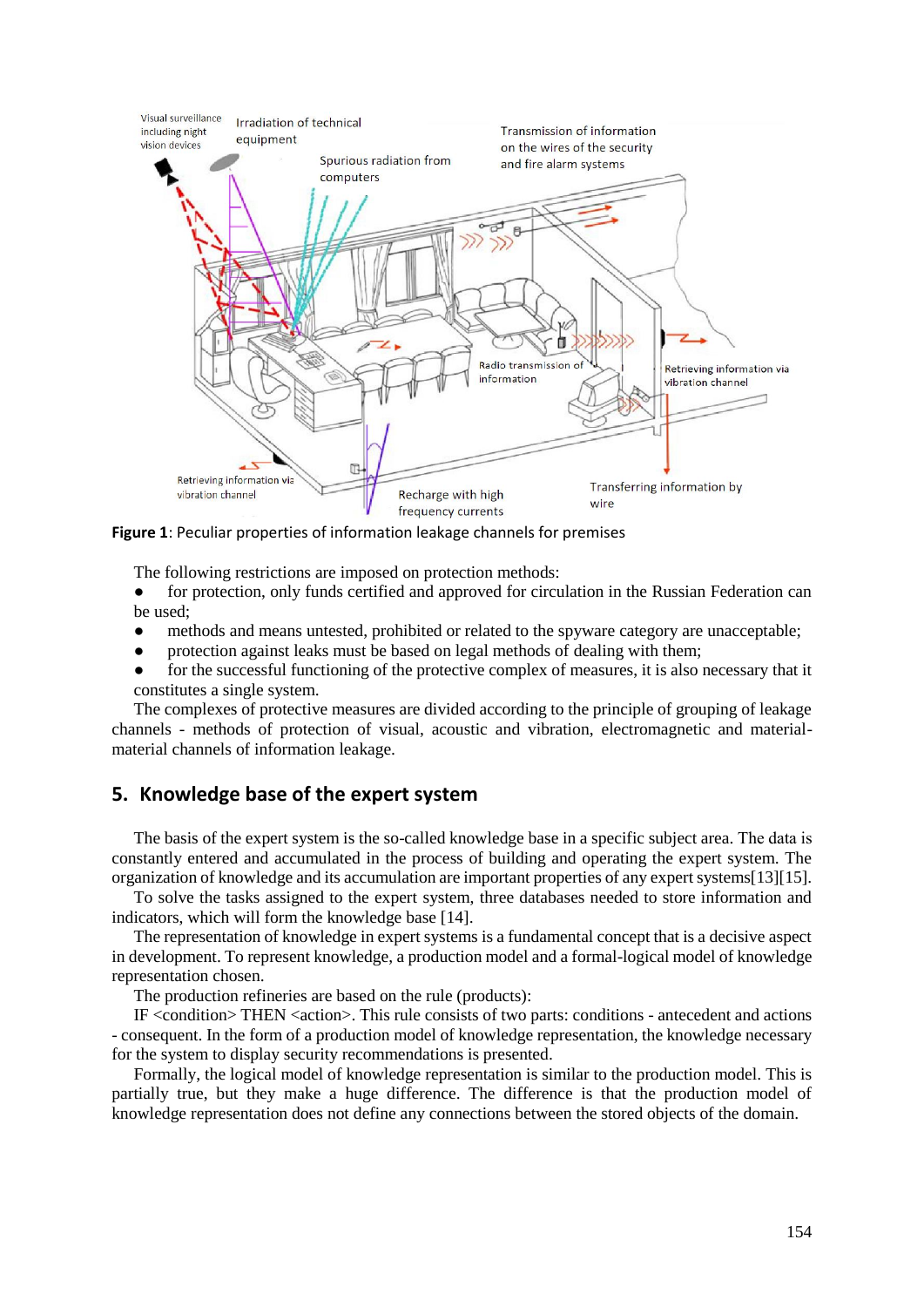# **6. Expert system for modeling threats and protecting premises from information leaks**

The initial data will be all the necessary information about the room that the user wants to allocate for the meeting room, check and secure. The user enters information about the floor, the material of the walls, about the rooms nearby, about the ceiling, decoration, about windows and doors, about the ventilation, about the presence of radiation elements. The user also edits the scheme of his meeting room in the program designer.

As a result, the user will receive a scheme with color identification of the threat, recommendations in text form on the necessary measures to improve security.

The subtasks for solving the general problem are as follows:

- Processing of input data;
- Determination of the level of security and highlighting the element, depending on the level of security;
- Offer security for low-security elements;

Justification of decisions bases on the knowledge and experience of experts. The more experts involved in the development of the knowledge base. The more unbiased decision can be issued by the ES.

It can be difficult for the user to collect data on the materials of the room, on the presence or absence of certain elements that affect the security. Therefore, ES can give some error.

The expert system for modeling threats and protecting premises from information leaks "Avarazh" consists of a main form for entering data and describing the room considered by the user; forms for editing the scheme of the room in question; forms for training the expert system, which is necessary for experts to interact with the system; reference books of objects and materials and information about the expert system itself.

The program menu contains reference books for some objects, allowing you to more accurately classify objects when entering data into the system. The "Training" menu item opens the form that experts use to train the "Avarazh" expert system. The menu item "About the program" contains the documentation on the basis of which the expert system works - Federal laws, GOSTs, SNiP and a set of rules. It also contains an area where the results of processing the entered data are displayed. This area consists of a visual sub-area, which shows a diagram with color identification of the security levels of the elements of the tested room, detected leakage channels and recommendations for improving the level of protection of the room. When you select the "Training" menu item, a window appears in front of the expert, containing facts and fields for filling in the coefficients.

To create a room scheme, you need to press the "Edit scheme" button of the main form, by clicking the user enters the scheme editing mode on the new form.

Using shape buttons, you can add elements to the room that affect the safety of the room as a whole. Symbols have been introduced for some elements that may be intuitively incomprehensible. All added items can be removed using the Clear All button. If the created scheme satisfies the user, then by clicking the "Add to main window" button the resulting scheme is added to the main form for further analysis. All elements of the room layout can be resized, moved, deleted or added again. Also, if one element is varied, a tooltip appears.

#### **7. Conclusions**

On average, an expert needs about 6 hours to conduct a special survey of a room to measure indicators when choosing 15 control points, and about 2 hours for calculations. Thanks to the use of the "Avaraj" expert system, within 30 minutes, you cannot only receive recommendations that are understandable to a nonprofessional, but also clearly see the hazard levels of the existing leakage channels.

In the course of the work, all the tasks were completed and the goal of the final qualification work was achieved - the development of an expert system interacting with the knowledge base, focused on modeling threats and means of protecting meeting rooms based on user-specified data and parameters.